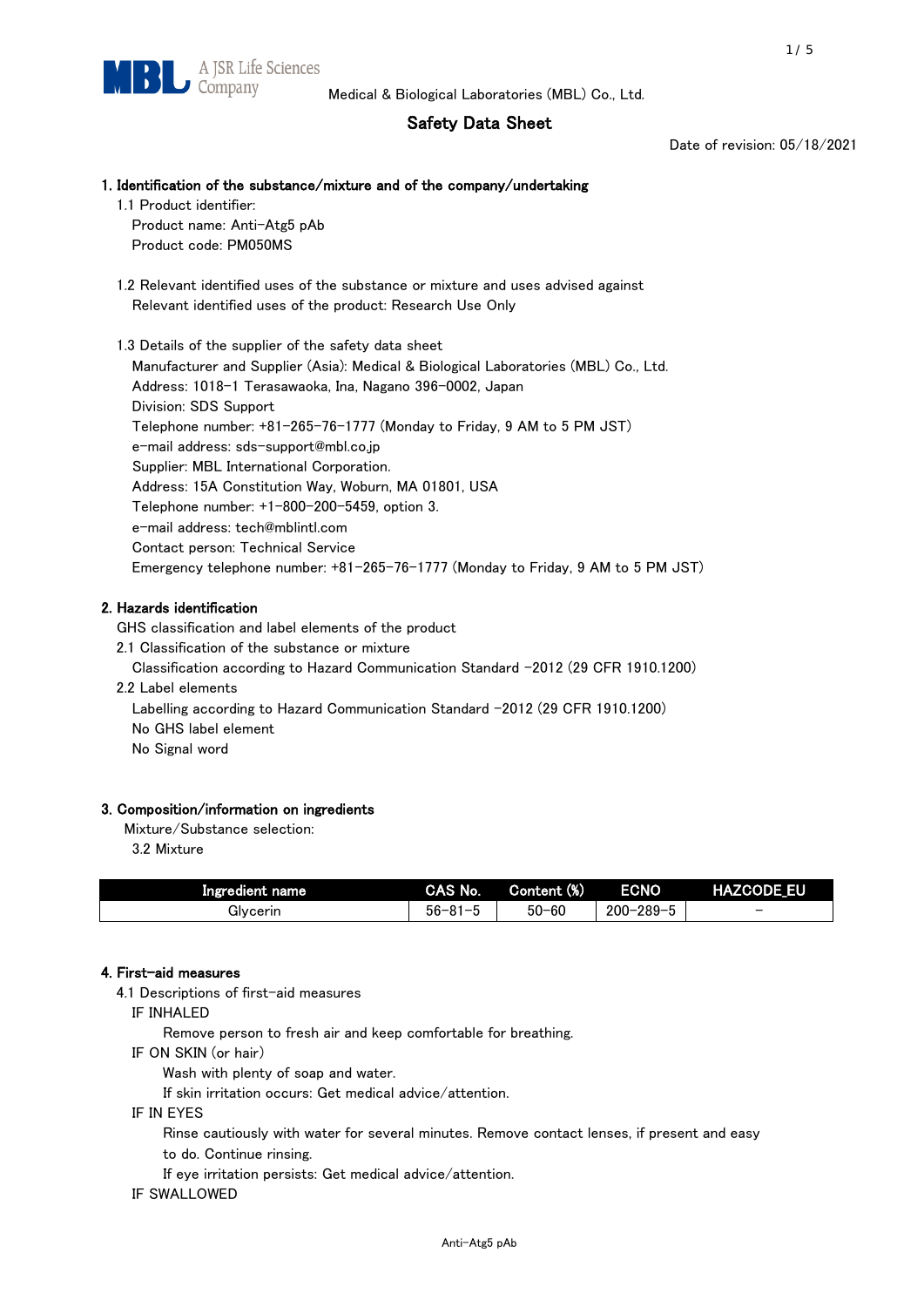Rinse mouth.

#### 5. Fire-fighting measures

#### 5.1 Extinguishing media

Suitable extinguishing media

- Use appropriate extinguishing media suitable for surrounding facilities.
- Unsuitable extinguishing media

Unsuitable extinguishing media data is not available.

5.2 Specific hazards arising from the substance or mixture

Specific hazards arising from the substance or mixture is not available.

5.3 Advice for firefighters

Specific fire-fighting measures

Evacuate non-essential personnel to safe area.

#### 6. Accidental release measures

 6.1 Personnel precautions, protective equipment and emergency procedures Wear proper protective equipment.

6.2 Environmental precautions

Prevent spills from entering sewers, watercourses or low areas.

6.3 Methods and materials for containment and cleaning up

 Absorb spill with inert material (dry sand, earth, et al), then place in a chemical waste container.

6.4 Reference to other sections

Refer to section 13

## 7. Handling and storage

 7.1 Precautions for safe handling Preventive measures (Safety treatments) Avoid contact with skin. Avoid contact with eyes. Safety measures data is not available. Any incompatibilities data is not available. Advice on general occupational hygiene Do not get in eyes, on skin, or on clothing. Do not eat, drink or smoke when using this product. Wash hands thoroughly after handling. 7.2 Storage Conditions for safe storage Keep container tightly closed.

Keep cool. Protect from sunlight.

Container and packaging materials for safe handling data is not available.

7.3 Specific end use(s)

Research use only.

#### 8. Exposure controls/personal protection

 8.1 Control parameters Adopted value Adopted value in ACGIH is not available. OSHA-PEL (Glycerin)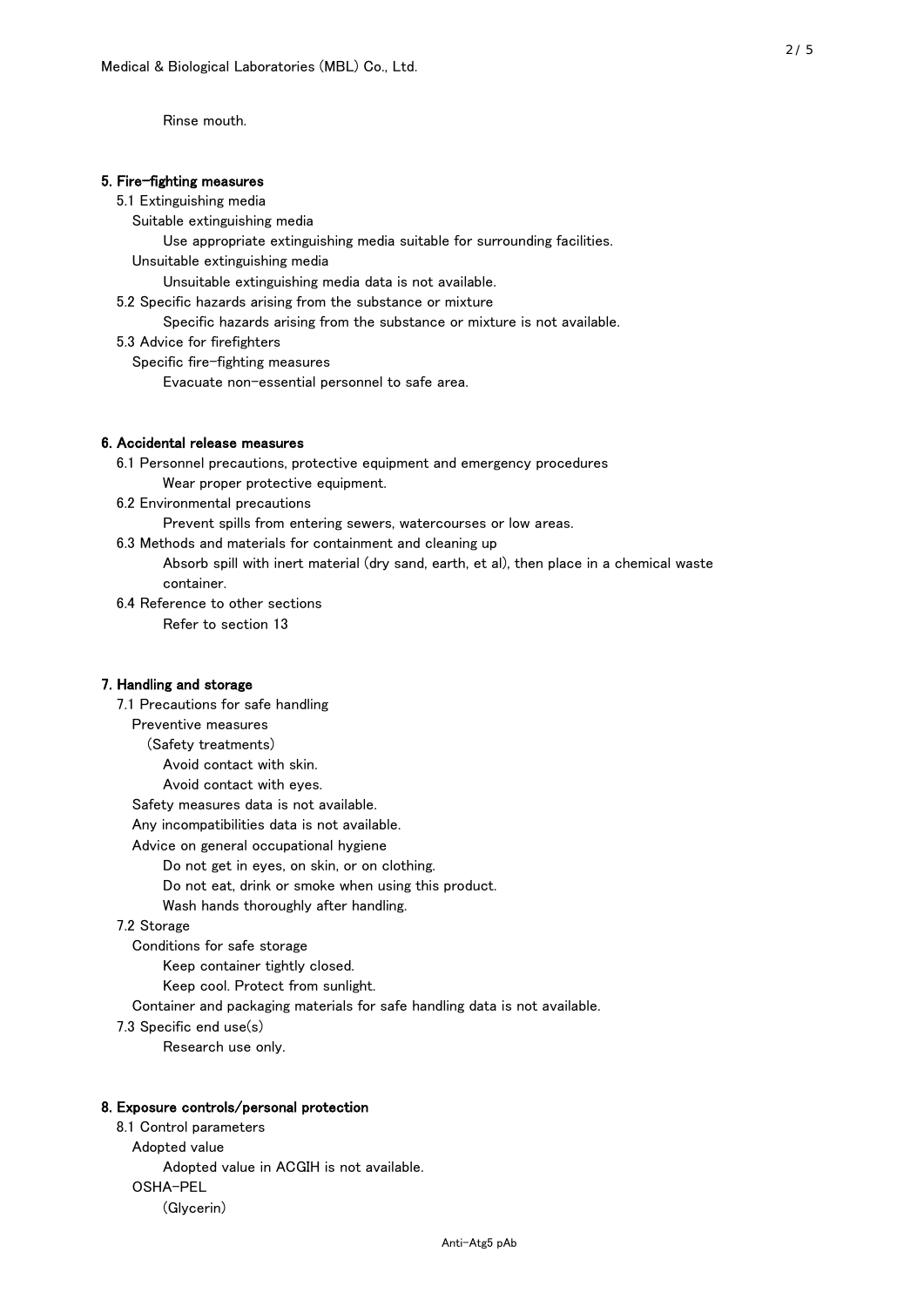TWA: 15mg/m3 (Total dust) TWA: 5mg/m3 (Respirable fraction) NIOSH-REL (Glycerin) See Appendix D 8.2 Exposure controls Appropriate engineering controls Do not use in areas without adequate ventilation. Washing facilities should be available. Individual protection measures Hand protection Wear protective gloves. Eye protection Wear eye/face protection. Skin and body protection Wear protective clothing.

#### 9. Physical and Chemical Properties

 9.1 Information on basic physical and chemical properties Physical state: Liquid Color: Colorless Odor data is not available. Melting point/Freezing point data is not available. Boiling point or initial boiling point data is not available. Flammability (gases, liquids and solids) data is not available. Lower and upper explosion limit/flammability limit data is not available. Flash point data is not available. Auto-ignition temperature data is not available. Decomposition temperature data is not available. pH: Neutral Kinematic viscosity data is not available. Solubility: Water solubility: miscible Solubility in solvent data is not available. n-Octanol/water partition coefficient data is not available. Vapor pressure data is not available. Density and/or relative density data is not available. Oxidising properties data is not available. No Particle characteristics data is not available. 9.2 Other information Other information is not available. 10. Stability and Reactivity 10.1 Reactivity Reactivity data is not available. 10.2 Chemical stability Stable under normal storage/handling conditions. 10.3 Possibility of hazardous reactions

Possibility of hazardous reactions data is not available.

#### 10.4 Conditions to avoid

Conditions to avoid data is not available.

10.5 Incompatible materials

Incompatible materials data is not available.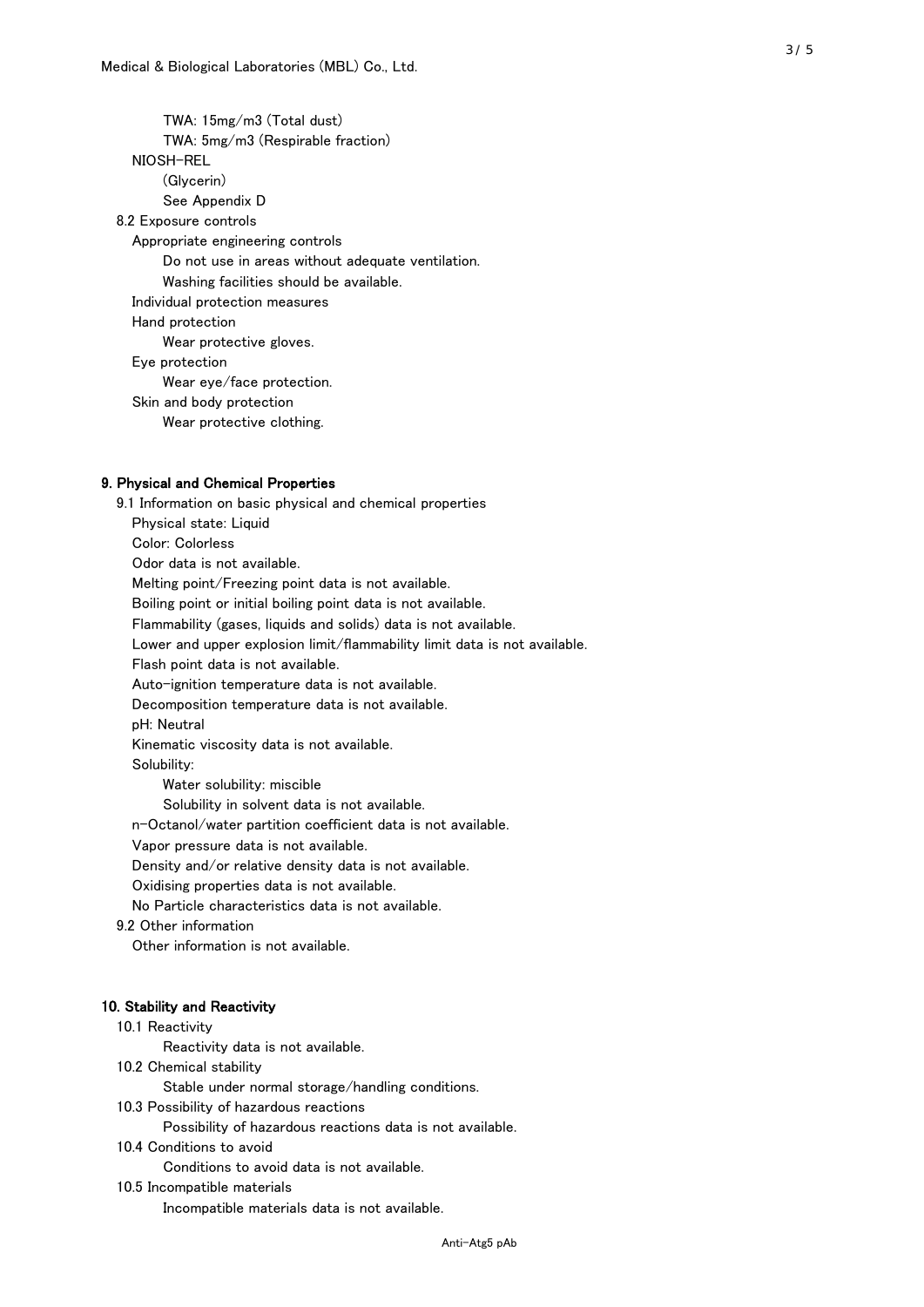10.6 Hazardous decomposition products Hazardous decomposition products data is not available.

## 11. Toxicological Information

 11.1 Information on toxicological effects Acute toxicity data is not available. Irritant properties Skin corrosion/irritation data is not available. Serious eye damage/irritation data is not available. Allergenic and sensitizing effects data is not available. Mutagenic effects data is not available. Carcinogenic effects data is not available. Teratogenic effects data is not available. Reproductive toxicity data is not available. STOT

STOT-single exposure data is not available.

STOT-repeated exposure data is not available.

Aspiration hazard data is not available.

#### 12. Ecological Information

12.1 Ecotoxicity

Ecotoxicity data is not available.

Water solubility

(Glycerin)

miscible (ICSC, 2006)

12.2 Persistence and degradability

Persistence and degradability data is not available.

12.3 Bioaccumulative potential

(Glycerin)

log Pow=-1.76 (ICSC, 2006)

12.4 Mobility in soil

Mobility in soil data is not available.

12.7 Other adverse effects

Ozone depleting chemical data is not available.

#### 13. Disposal considerations

 Description of waste residues and information on their safe handling and methods of disposal, including the disposal of any contaminated packaging

13.1 Waste treatment methods

Dispose of contents/container in accordance with local/national regulation.

Contaminated packing

Dispose of container after using the contents completely.

#### 14. Transport Information

 UN No., UN CLASS 14.1 UN No. or ID No.: Not applicable Not applicable to IMDG Code Not applicable to IATA Dangerous Goods Regulations

 14.5 Environmental hazards MARPOL Annex III - Prevention of pollution by harmful substances Marine pollutants (yes/no): no